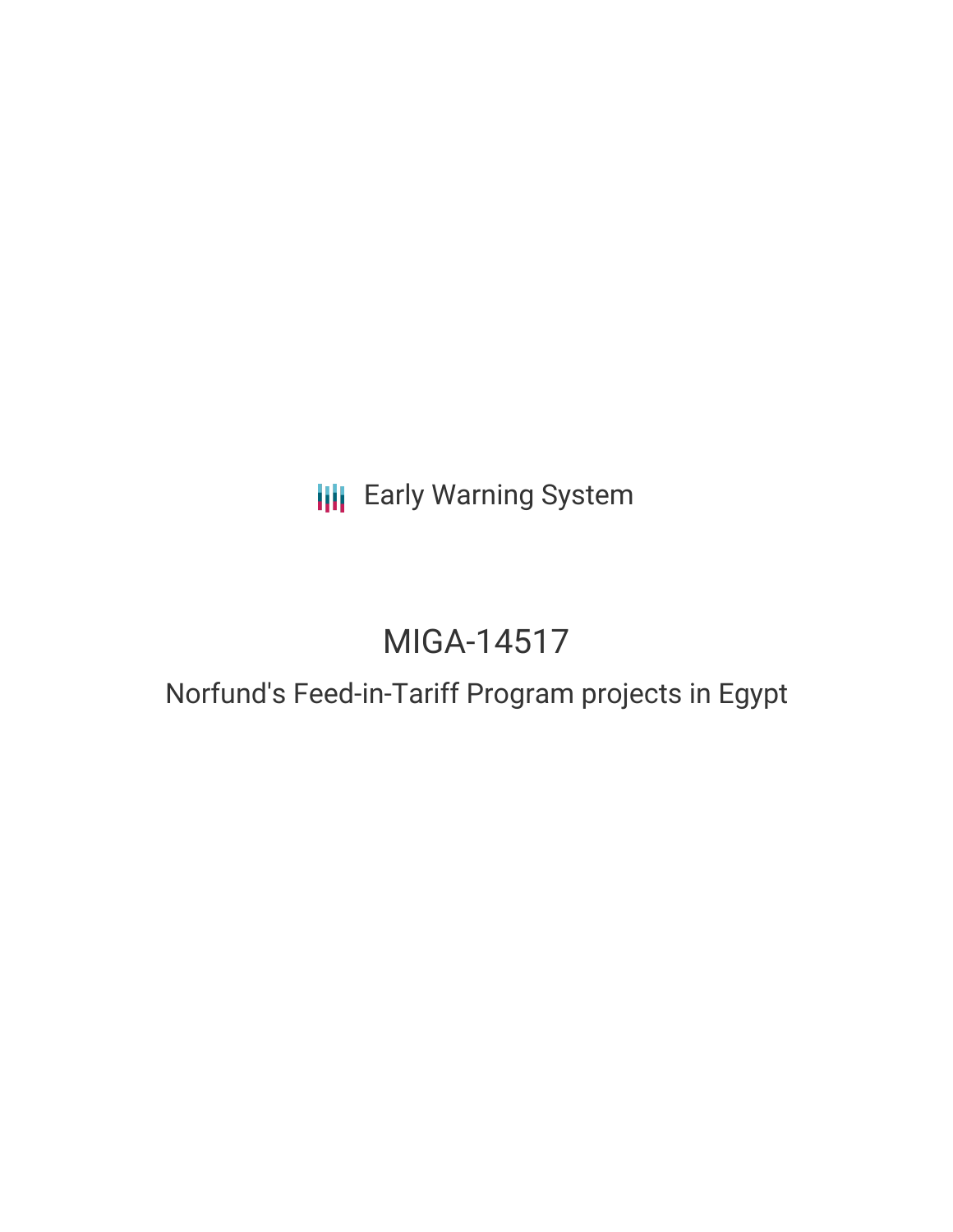

#### **Quick Facts**

| <b>Countries</b>               | Egypt                                           |  |  |  |
|--------------------------------|-------------------------------------------------|--|--|--|
| <b>Financial Institutions</b>  | Multilateral Investment Guarantee Agency (MIGA) |  |  |  |
| <b>Status</b>                  | Approved                                        |  |  |  |
| <b>Bank Risk Rating</b>        | B                                               |  |  |  |
| <b>Voting Date</b>             | 2020-06-08                                      |  |  |  |
| <b>Borrower</b>                | <b>KLP Norfund Investments AS</b>               |  |  |  |
| <b>Sectors</b>                 | Energy                                          |  |  |  |
| <b>Investment Type(s)</b>      | Guarantee                                       |  |  |  |
| <b>Investment Amount (USD)</b> | $$24.09$ million                                |  |  |  |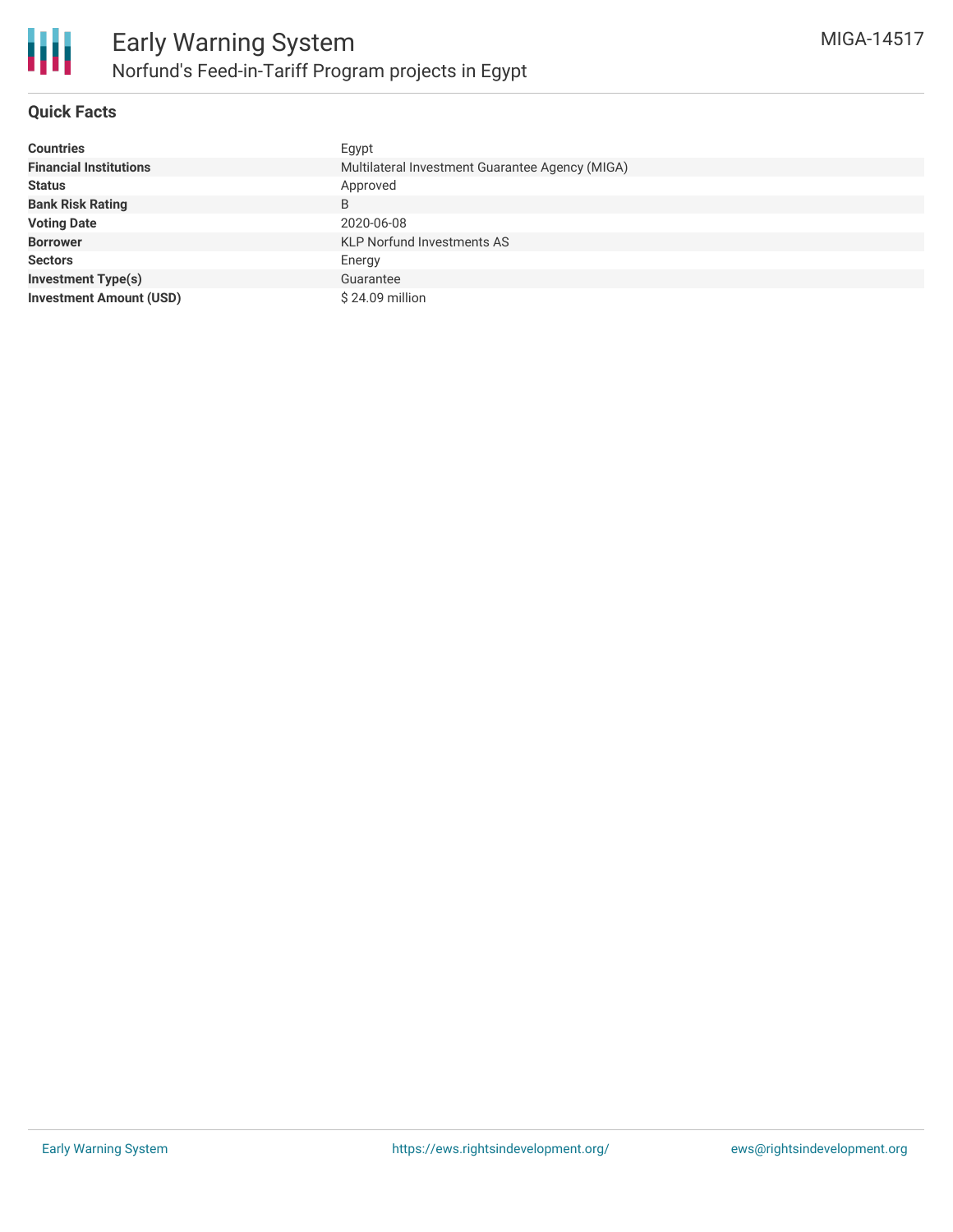

#### **Project Description**

According to bank provided information, this summary covers an application made by KLP Norfund Investments AS ("KNI AS") to cover its equity investment totaling up to US\$27 million in six solar PV projects with a capacity of 65MW each ("the Projects"), namely Aswan PV Power S.A.E, Daraw Solar Power S.A.E, Kom Ombo for Renewable Energy S.A.E, Red Sea Solar Power S.A.E, Upper Egypt Solar Power S.A.E, and Zafarana Solar Power S.A.E, developed under the Feed-In Tariff Scheme in the Arab Republic of Egypt. MIGA coverage is being requested against the risks of Transfer Restriction and Inconvertibility for a tenure of up to 15 years.

The Project was awarded under the second round of Egypt's Feed-In Tariff Program and consists of the development, design, construction, operation and maintenance of the abovementioned six power plants. The Projects are currently operational and are located in the Benban Solar Park in the Aswan Governorate, in the Upper Egypt Region. The Projects represent a total investment of around US\$ 446 million and were funded mainly by three sponsors, i.e. Scatec Solar ASA, Africa 50 and KLP Norfund Investments and by four International Finance Institutions, i.e. the European Bank for Reconstruction and Development, the Islamic Development Bank, the Islamic Corporation for the Development of the Private Sector and the Green Climate Fund.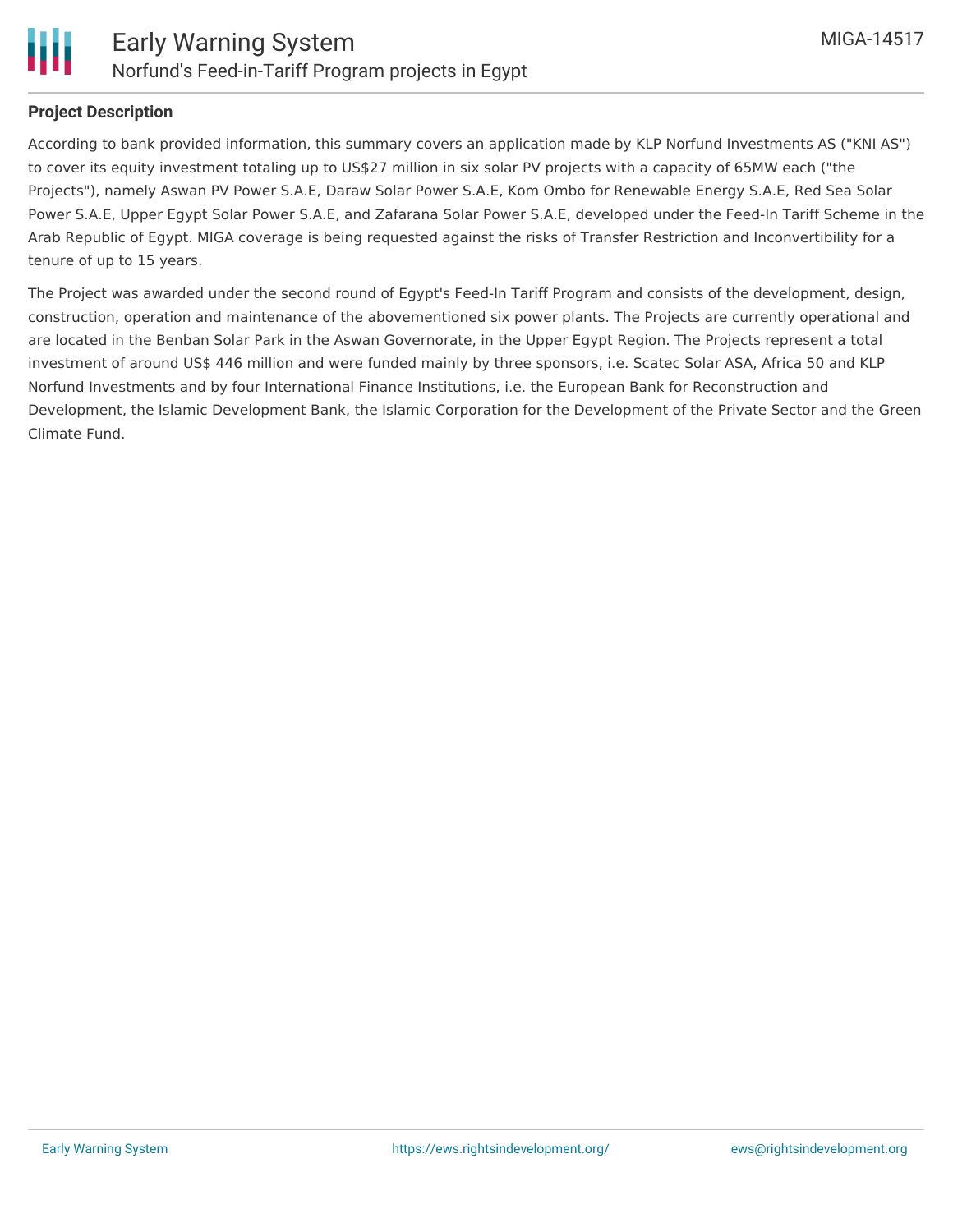

#### **Investment Description**

Multilateral Investment Guarantee Agency (MIGA)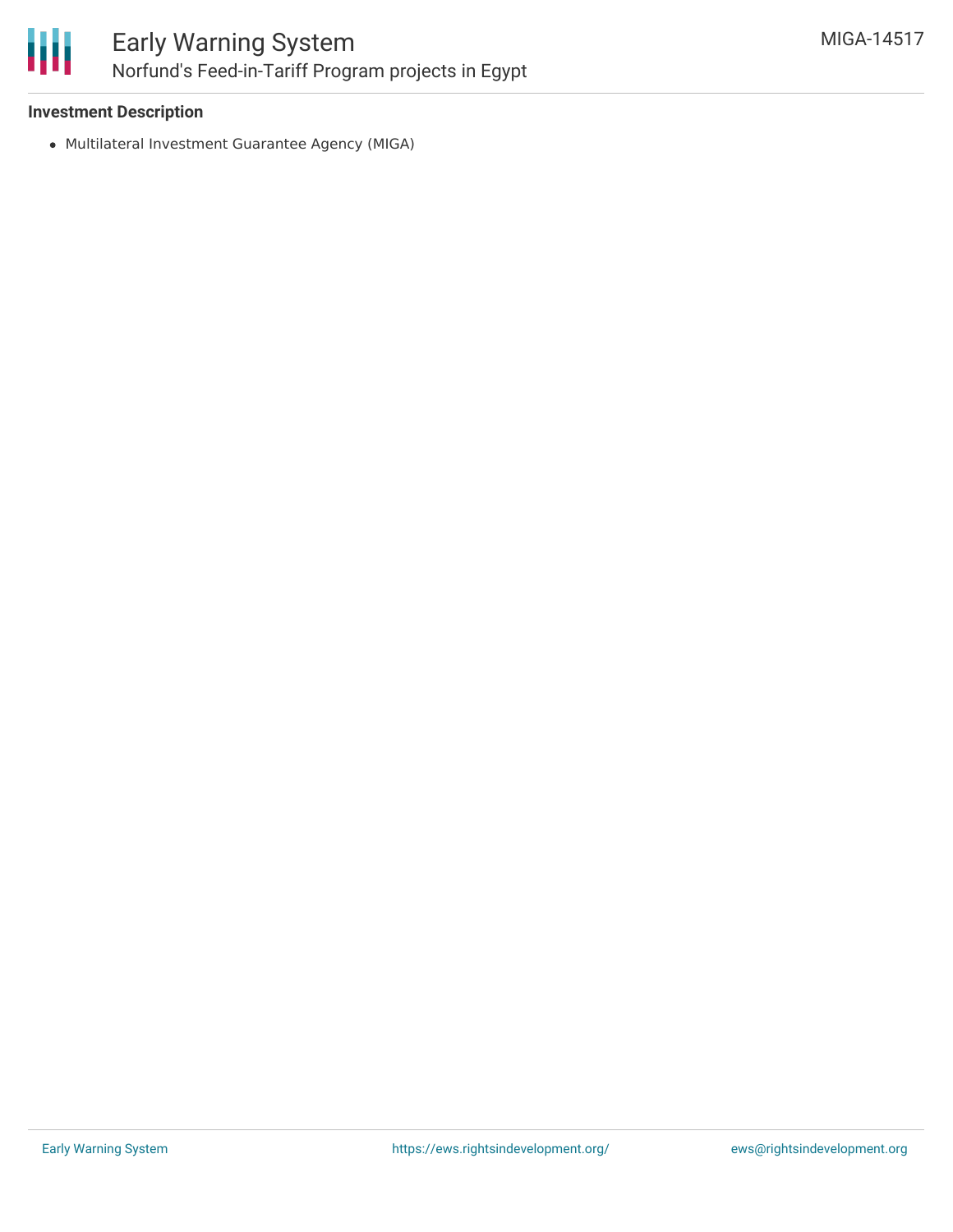

### Early Warning System Norfund's Feed-in-Tariff Program projects in Egypt

| MIGA-14517 |
|------------|
|            |

| <b>Private Actor 1</b>   | <b>Private Actor</b><br>` Role | <b>Private Actor</b><br>l Sector | <b>Relation</b>          | <b>Private Actor 2</b>         | <b>Private Actor</b><br>2 Role | <b>Private Actor</b><br>2 Sector |
|--------------------------|--------------------------------|----------------------------------|--------------------------|--------------------------------|--------------------------------|----------------------------------|
| $\overline{\phantom{0}}$ |                                |                                  | $\overline{\phantom{0}}$ | <b>KLP Norfund Investments</b> | Client                         | $\overline{\phantom{0}}$         |